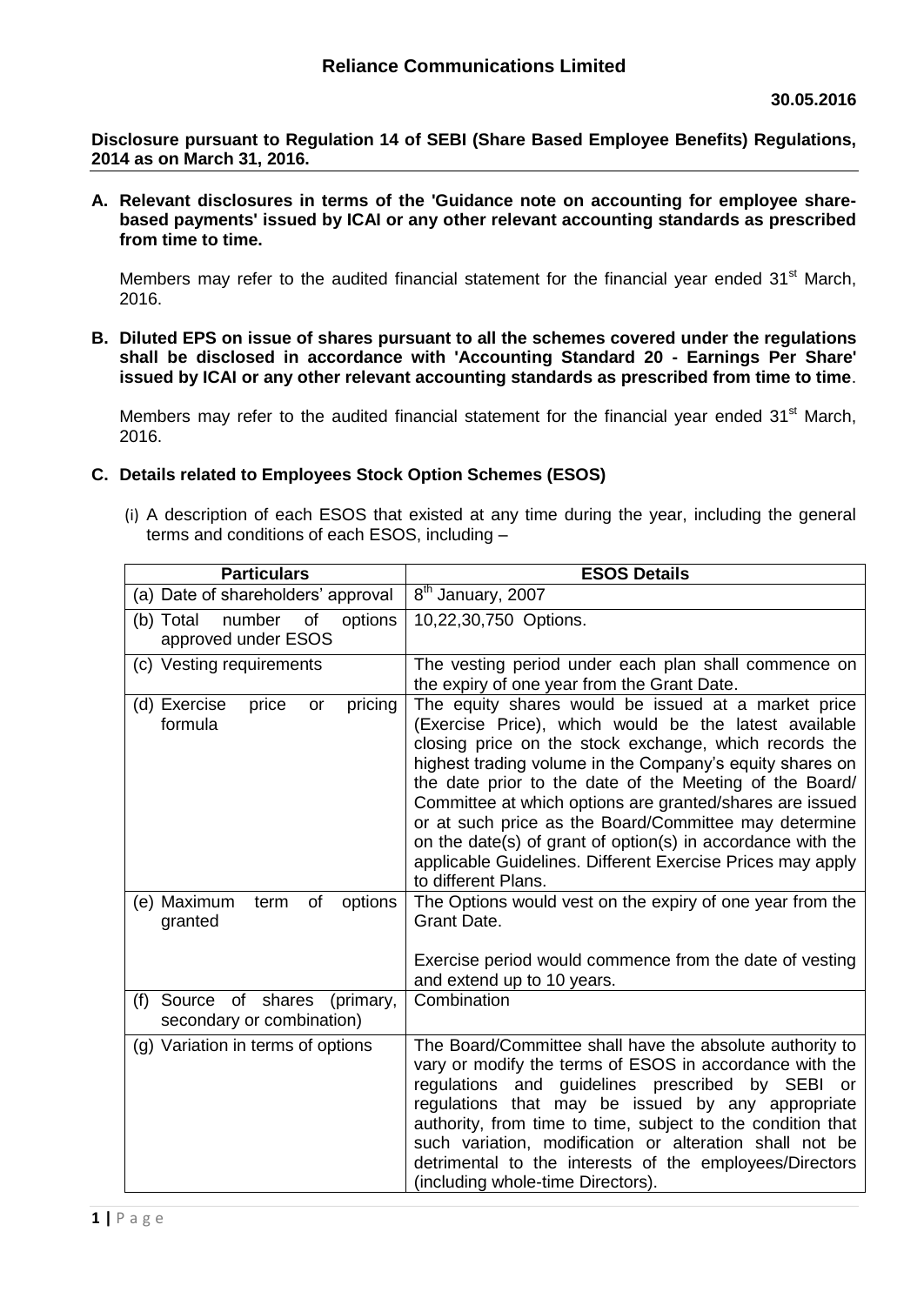- (ii) Method used to account for ESOS Intrinsic or fair value. **– Intrinsic Value**
- (iii)Where the company opts for expensing of the options using the intrinsic value of the options, the difference between the employee compensation cost so computed and the employee compensation cost that shall have been recognized if it had used the fair value of the options shall be disclosed. The impact of this difference on profits and on EPS of the company shall also be disclosed**. –**

### **Please see Note No. 2.43 on Page No. 95 of full Annual Report of the Company for the financial year 2015-16.**

(iv)Option movement during the year (For each ESOS Plan):

Under the ESOS, the Company has two plans – "ESOS Plan 2008" and "ESOS Plan 2009"

| <b>Particulars</b>                                                                               | <b>ESOS</b><br><b>Plan 2008</b> | <b>ESOS</b><br><b>Plan</b><br>2009 |
|--------------------------------------------------------------------------------------------------|---------------------------------|------------------------------------|
| Number of options outstanding at the beginning of the period                                     | 62,274                          | 12,75,358                          |
| Number of options granted during the year                                                        | Nil                             | Nil                                |
| Number of options forfeited / lapsed during the year                                             | 9,476                           | 6,25,716                           |
| Number of options vested during the year                                                         | Nil                             | Nil                                |
| Number of options exercised during the year                                                      | Nil                             | Nil                                |
| Number of shares arising as a result of exercise of options                                      | Nil                             | Nil                                |
| Money realized by exercise of options (INR), if scheme is<br>implemented directly by the company | <b>Nil</b>                      | Nil                                |
| Loan repaid by the Trust during the year from exercise price<br>received                         | <b>Nil</b>                      | Nil                                |
| Number of options outstanding at the end of the year                                             | 52,798                          | 6,49,642                           |
| Number of options exercisable at the end of the year                                             | 52,798                          | 6,49,642                           |

(v) Weighted-average exercise prices and Weighted-average fair values of options shall be disclosed separately for options whose exercise price either equals or exceeds or is less than the market price of the stock. **–**

### **Please see Note No. 2.43 on Page No. 95 of full Annual Report of the Company for the year 2015-16.**

- (vi) Employee wise details (name of employee, designation, number of options granted during the year, exercise price) of options granted to –
	- (a) senior managerial personnel;
	- (b) any other employee who receives a grant in any one year of option amounting to 5% or more of option granted during that year; and
	- (c) identified employees who were granted option, during any one year, equal to or exceeding 1% of the issued capital (excluding outstanding warrants and conversions) of the company at the time of grant.

### **During the year, the Company has not granted any options to any employees.**

(vii)A description of the method and significant assumptions used during the year to estimate the fair value of options including the following information: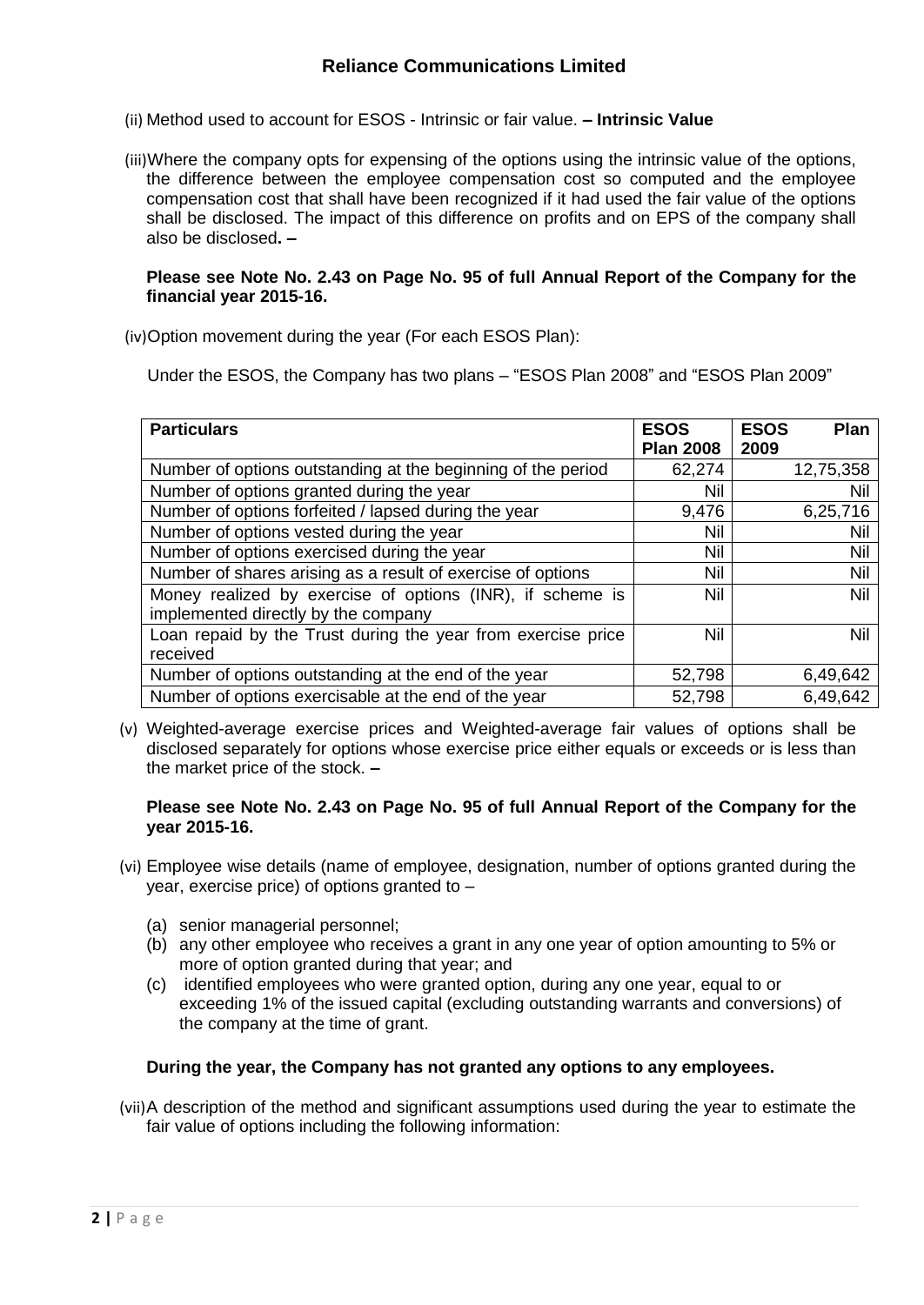# **Reliance Communications Limited**

- (a) the weighted-average values of share price, exercise price, expected volatility, expected option life, expected dividends, the risk-free interest rate and any other inputs to the model;
- (b) the method used and the assumptions made to incorporate the effects of expected early exercise;
- (c) how expected volatility was determined, including an explanation of the extent to which expected volatility was based on historical volatility; and
- (d) whether and how any other features of the option grant were incorporated into the measurement of fair value, such as a market condition.

#### **Please see Note No. 2.43 on Page No. 95 of full Annual Report of the Company for the year 2015-16.**

### **Disclosures in respect of grants made in three years prior to IPO under each ESOS**

Until all options granted in the three years prior to the IPO have been exercised or have lapsed, disclosures of the information specified above in respect of such options shall also be made.

## **Not Applicable**

- **D. Details related to ESPS – Not Applicable**
- **E. Details related to SAR – Not Applicable**

## **F. Details related to GEBS / RBS – Not Applicable**

## **G. Details related to Trust**

The following details, *inter alia*, in connection with transactions made by the Trust meant for the purpose of administering the schemes under the regulations are to be disclosed:

### **(i) General information on all schemes**

| SI. No. | <b>Particulars</b>                              | <b>Details</b>              |
|---------|-------------------------------------------------|-----------------------------|
|         | Name of the Trust                               | <b>RCOM ESOS Trust</b>      |
| 2       | Details of the Trustee(s)                       | Reliance ADA Group Trustees |
|         |                                                 | <b>Private Limited</b>      |
| 3       | Amount of loan disbursed by company / any       | Nil                         |
|         | company in the group, during the year           |                             |
| 4       | Amount of loan outstanding (repayable to        | Rs. 387 crore               |
|         | company / any company in the group) as at the   |                             |
|         | end of the year                                 |                             |
| 5       | Amount of loan, if any, taken from any other    | Nil                         |
|         | source for which company / any company in the   |                             |
|         | group has provided any security or guarantee    |                             |
| 6       | Any other contribution made to the Trust during | Nil                         |
|         | the year                                        |                             |

### **(ii) Brief details of transactions in shares by the Trust**

- (a) Number of shares held at the beginning of the year **2,12,79,000 Equity Shares**
- (b) Number of shares acquired during the year through (i) primary issuance (ii) secondary acquisition, also as a percentage of paid up equity capital as at the end of the previous financial year, along with information on weighted average cost of acquisition per share;